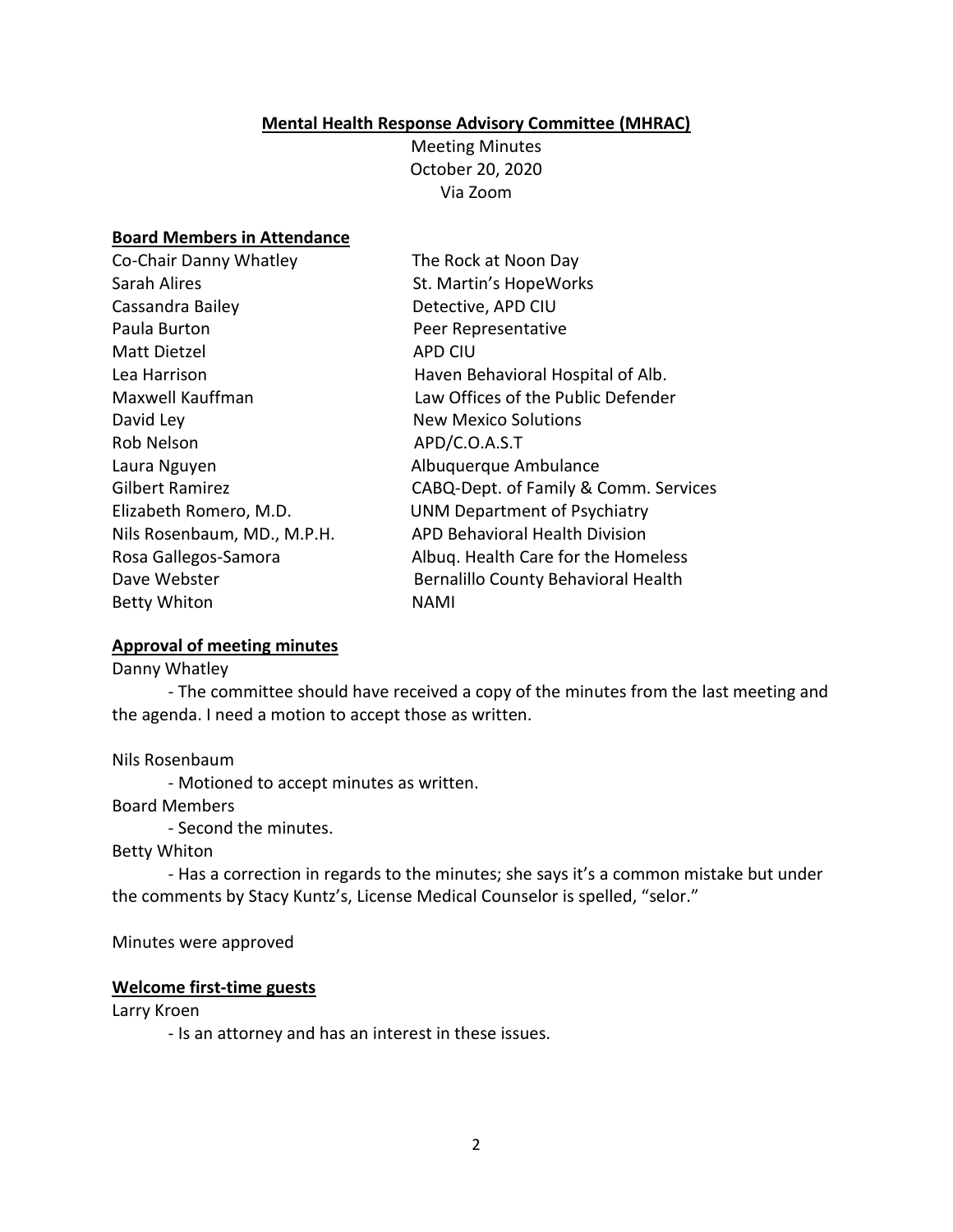### Cathy Sanchez

- I Work in the International District, I have Enrique's old job so I am the Urban Health Extension Coordinator. What brought her here today is Karen Navaro and happy to see you all; good to see a lot of people.

### Erica Lowry

- I am a Sergeant for the Albuquerque Police Department, I am currently a CIT Coordinator for the Southwest Area Command and I am interested in behavioral health issues and what brought me here today is I would like to gain better insight on MHRAC. Recently I applied for a position in CIT and I would like to further my education.

## Sebastian Adamczyk

- I have been here before but I haven't been here in like a year so I thought I would introduce myself again. I'm with the Family and Community Services Department with the City of Albuquerque. I am here because Lt. Dietzel informed me at one of the sub-committees that you guys might have some questions related to encampments. My position with the city is I am a public outreach program manager; I am responsible for coordinating the city's response to encampments of unsheltered folks on public places, so things like parks, roadways, any city or state property within Albuquerque city limits. In addition, myself and my partner, we coordinate with code enforcement when encampments occur on private property to provide support and linkages to outreach services and to start working on connecting people to services that will start helping them address their needs.

## Brenda Vigil-Gallegos

- I have been with the Albuquerque Police department for about a year and a half and I have just joined the Crisis Intervention Unit as their administrative assistant.

## **Introduction to MHRAC**

### Danny

- Let me tell you a little bit about MHRAC. The Mental Health Response Advisory Committee was by the Court Approved Settlement Agreement (CASA). We've been around since day one and have a focus on three areas, one, resources, resources being available to access to different things within the city that APD and first responders can use as it impacts homelessness and mental health issues. We are also involved in training and policy. Training is one of those things we made a tremendous impact in. As far as the training that is offered Bettys grouped with Donny and her connection there has been a great success story and continues to be. Policies are one of those things where the MHRAC is involved with assisting in writing and approving and recommending policy as it relates again to the narrow focus; we think narrow, but sometimes it gets pretty wide focused on how law enforcement interacts with those experiencing homelessness and those experiencing a mental health crisis.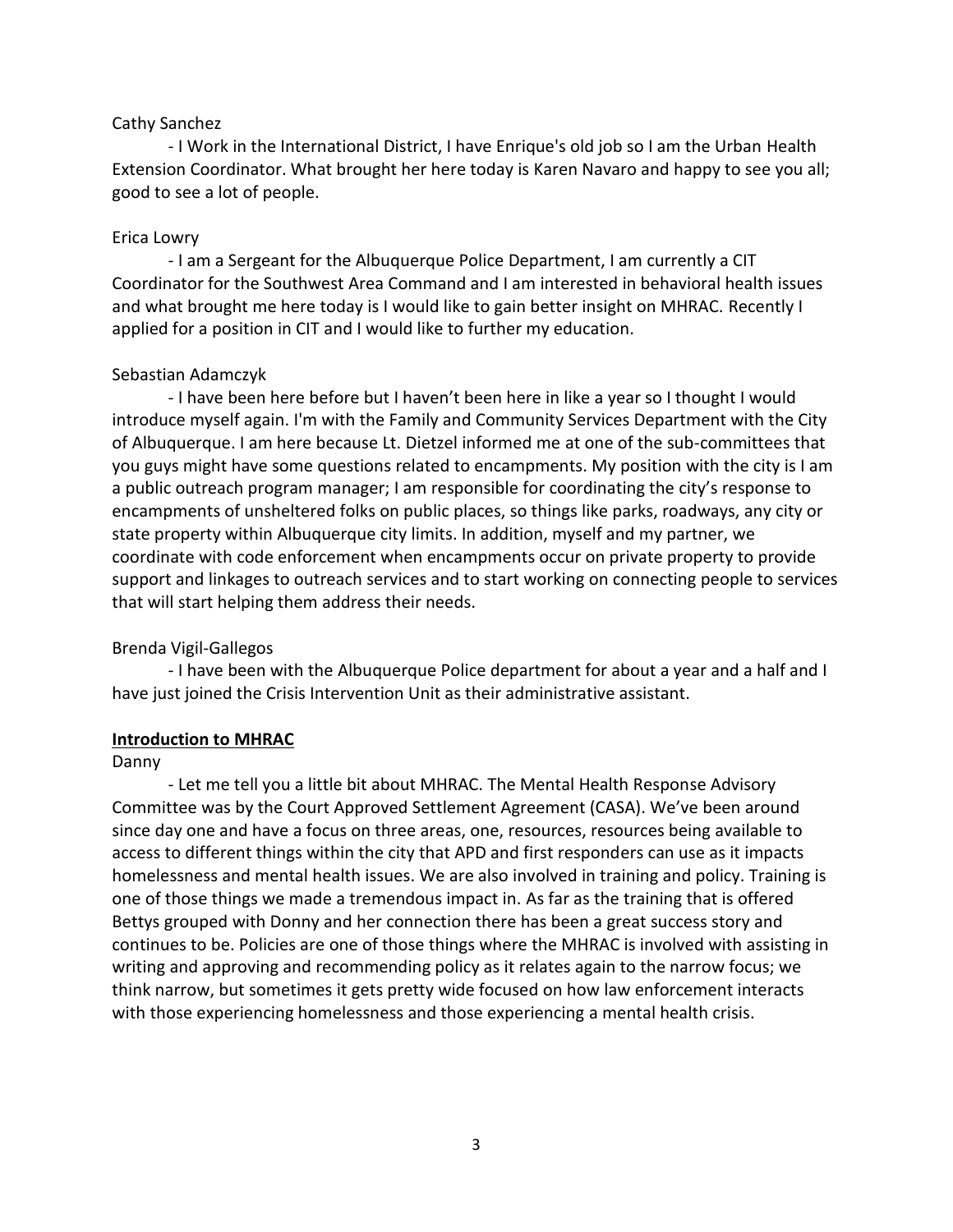### **Public Comment (Two minutes per person, 15 minutes' total)**

### Betty

- I have a great announcement; the NAMI annual walk was on October  $10^{th}$ , and that is how we raise our funds so we can provide our programs and training and materials free of charge to everybody in the state. We challenged the Farmington and San Juan walk team called CIT for Mental Health and we narrowly beat them. We at CIT get the trophy, and it's a traveling trophy that will go back and forth between Albuquerque and Farmington. So congratulations to the Albuquerque CIT walk for Mental Health walk. The two teams walked almost half a million steps. The trophy will go down to CIT and whoever there can take possession.

### Max

- A quick shout-out to Lt Dietzel or CIU in general. The courts are requiring a law enforcement presence in their specialty core programs and the CIU really stepped up to fill that role in the behavior health courts and I think that is probably the most appropriate placement, it's going to be a great support for me and my clients so they have a familiar face so it's not just my experience in crisis and officers not called out but someone from the team through Lt. Dietzels Unit might be able to serve them and really help them in the middle of a crisis. I look forward to working with CIU in these programs.

## Lt. Matt Dietzel

- I want to give a little credit to Mark Landavazo, one of the sergeants in our unit has just really taken this on. Thank you, Mark, you've really driven this and have done a great job with it.

## Karen

- This is just a really good group to raise this idea. Quite a few people have this idea that we've come to a point in our city where quite a few of us feel like we need to have sanction and safe tent communities and with the westside not being able to take any new guests and Joy Junction not being able to take guests. There literally is nowhere for people to go so when they have to leave private or public property which really is all property, public or private, where are they supposed to go? This is more of a city thing but I wanted to raise it for APD to consider the need to have a vacant lot and then have porta-potties and maybe portable showers, maybe security, but to have the city establish this. It doesn't have to be state-of-the-art like Mesilla down in Las Cruces; it just needs to be a safe space for singles, couples, families to be, and I think we could use two or three of these throughout the city, because right now, I guess I would ask the question, "where are people supposed to go safely," so I just want to raise that.

## Danny

- That discussion is already starting, mainly right now with the county, and Debbie O'Malley has raised and asked that be discussed. It's been discussed before; it is one of those things that our focus would be on response and training and again on APD's response to those issues as it relates to homelessness and mental health issues.

(Here is where Danny touched on housing with regards to the three S's, sight, safety, and sewer, but I lost the zoom connection during the majority of it.)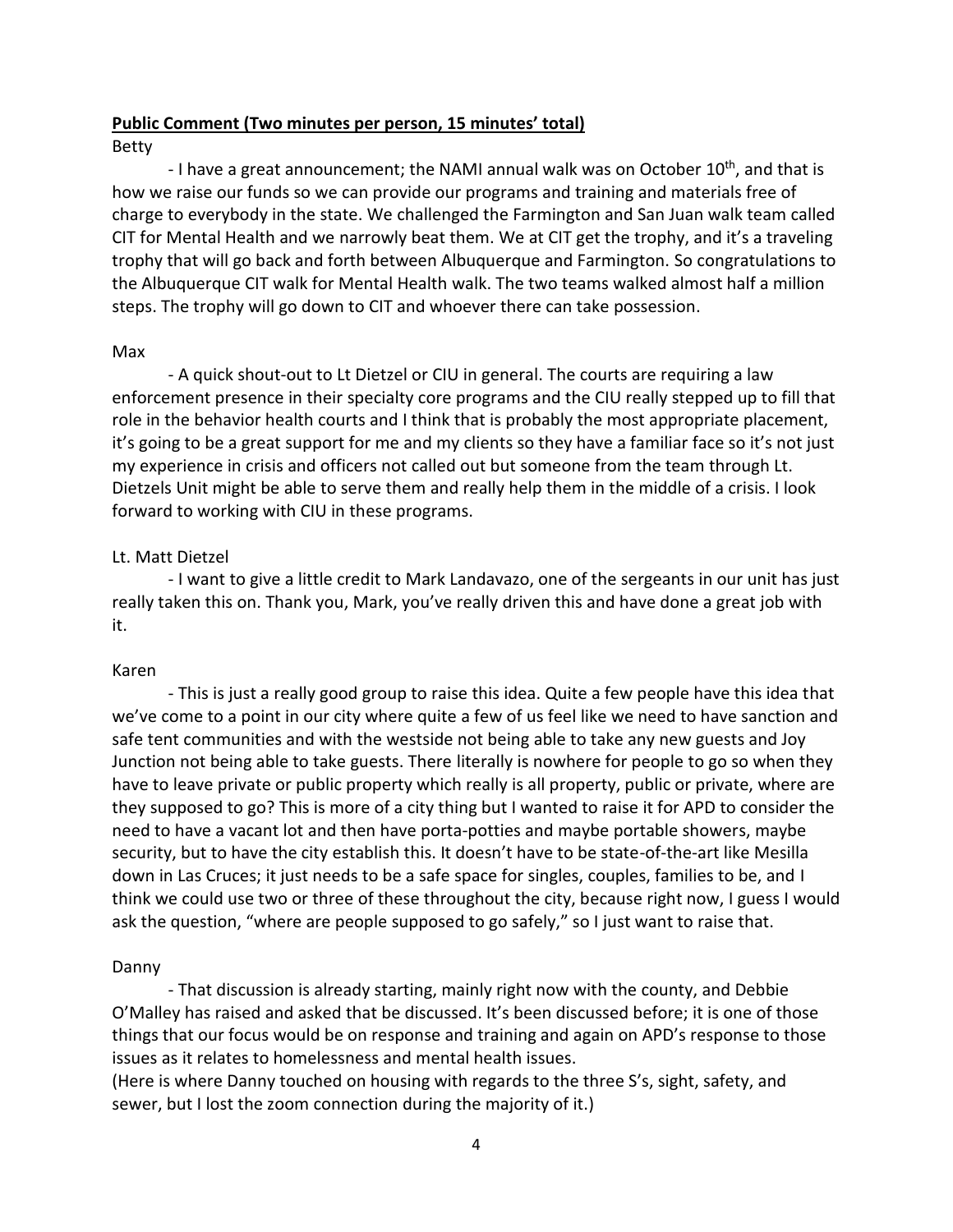Continuation: I am sure that discussion has come up with you guys and a lot more, and continue to have it. It's one that would take up a lot of time to discuss and it's just now within the last week to 10 days that the discussion has come back-up again. We can certainly spend a few minutes on it but we have a pretty full agenda, but we can certainly throw that out there for discussion.

### Sebastian

- There's a couple of concerns and of course from a city's official standpoint, sanction camping and those kinds of ideas at least, for now, is no, and the reason behind it is there are several other public health risks you mentioned; one of them particularly sewer, access to clean water, access to sanitized places to go to the bathroom, as well as safety. At least for the moment, those risks outweigh the benefits of some kind of sanction camping. Currently, the Westside Shelter is not accepting new clients. However, the clients that they do have, they are working very well to get those folks into their identified places; people who are at risk for COVID are going to one hotel and people who have COVID are going to another hotel, and those who do not are still at the Westside Shelter getting all the services and support that they need. The unfortunate timing of all of it is Joy Junction, as well as Good Shepard and a couple of other shelters are experiencing the same thing similar where a lot of places are not excepting new clients at the moment. Interestingly, as least from the perspective of where I get my information, reports on encampments, and things like that; I actually have not seen an uptick in any of those in the last two weeks or so; it's been pretty much the same. And most people that I interact with right now are people I have interacted with for several months and we're kind of playing the long game of getting them towards their housing. But for right now, that is where our big push is, is to try and get as many people pushed into those programs, on to those lists, and kind of problem-solving, and troubleshoot any barriers to get many folks help, at least for now.

#### Max

- Question: Sebastian, and Gilbert, this may be a question for both of you. You mentioned that the city is weighing the costs and benefits sanction encampments; so I am wondering if you could clarify enlight of the three S's that Danny explained, if there's not sanctioned tent cities, wouldn't that be worse off, places would be less accessible, there would be less access to sewer, it would be less safe, as opposed to if there was a sanction tent city?

### Sebastian

- Answer: Part of it too, is with the limited amount of resources we have across the board whether it be the city, non-profits, or the county, or what have you, the big push is to get people housed as opposed to build the sanction spot and pour resources into that. The idea is to get as many people connected to services, connected to shelter, and connected to long term stable housing as possible.

### **Gilbert**

- Answer 2: The issue around the WEHC not being excepting of new clients is more to do with the fact that we had individuals test positive, and what we have done with our medical

5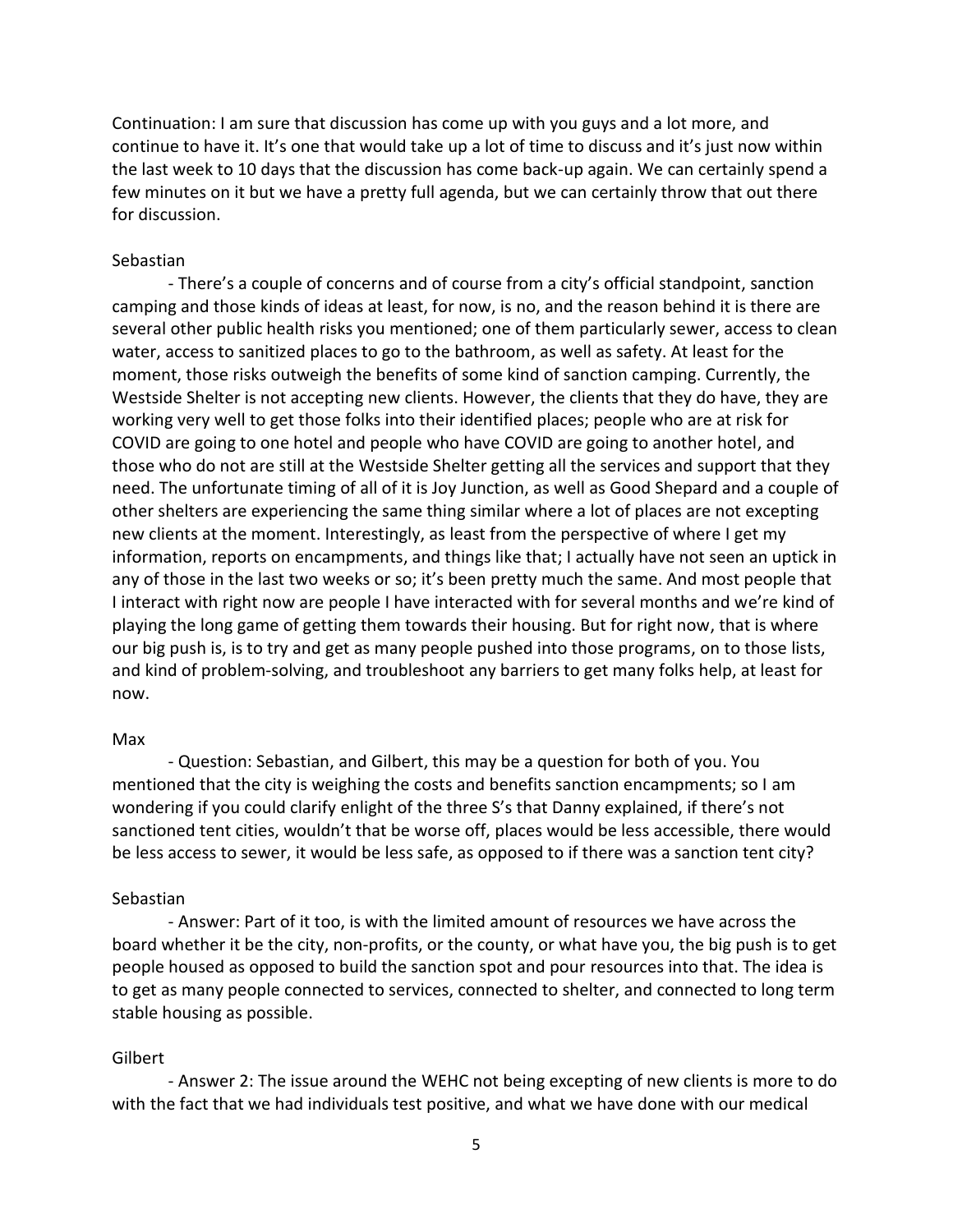director, and this is really important because there's a lot of work that gets into understanding what contract tracing looks like, how many pods or individuals may have had contact with others, and how we need to isolate them, test them, make sure they go through their quarantine period and then return them to the WEHC. I will say as far as an update goes, the WEHC is on target to be reopened soon to taking new clients. What we want to make sure we do is sanitize the pods, make sure the beds are up and running, and make sure we follow the protocol to run everyone through a cycle. Now we have done a lot, we've lowered the senses at the WEHC, and by that, we've had to place some of our partner hotels to make sure they're in rooms whether they are people under investigation, PUI's, or they are actually testing positive and that they are running that coarse. We've also worked with our families to make sure they are placed appropriately. For right now what we are doing is, we have a wonderful relationship with our outreach providers so if something is going on during the day when an individual does need shelter, 768-HELP, is the hotline that should be contacted and through that, we have bed counts, we know who is taking who, and who is working with the city to be able to place an individual somewhere. If they cannot be placed then our providers have a protocol in place to decide whether a hotel voucher has to be issued if absolutely necessary. But, outside of that, we do have basically our plan to get the WEHC back open, which is probably what addresses the first question, do we have sanction sites for tents. Our job, what we prefer is to have them sheltered, not outside, and back into the facilities that we have, but we do have to run that coarse. I know that is difficult and you have to understand we are coordinating with the referrals that are coming from inside of the ER and people discharging for medical reasons, and is it really kind of a medical respite place that they need and that is all being triaged throughout medical providers when those calls come in. Lisa can speak a little bit more, she works with the outreach groups so I am glad she can join us today. That's kind of the process just to clarify for individuals. You know it's not that there aren't options, we are still working to make sure that individuals can either be placed with a partner place and if they don't have a bed than what do we do as the next level or do they enter into one of our hotels and they actually do have different criteria for each one as Sebastian mentioned.

#### Lisa

- That is a good description of how we are engaging with providers right now.

#### Danny

- We will probably be making that an agenda item going forward. Once we start hearing more about the sanction tent cities. I think the discussion is just starting.

#### Karen

- I will be getting in contact with the county.

#### Unknown name (male)

- Question: If the city can't, and or the county can't set-up sanction tent areas, could the city follow the CDC guideline of not rousting people from their existing encampments?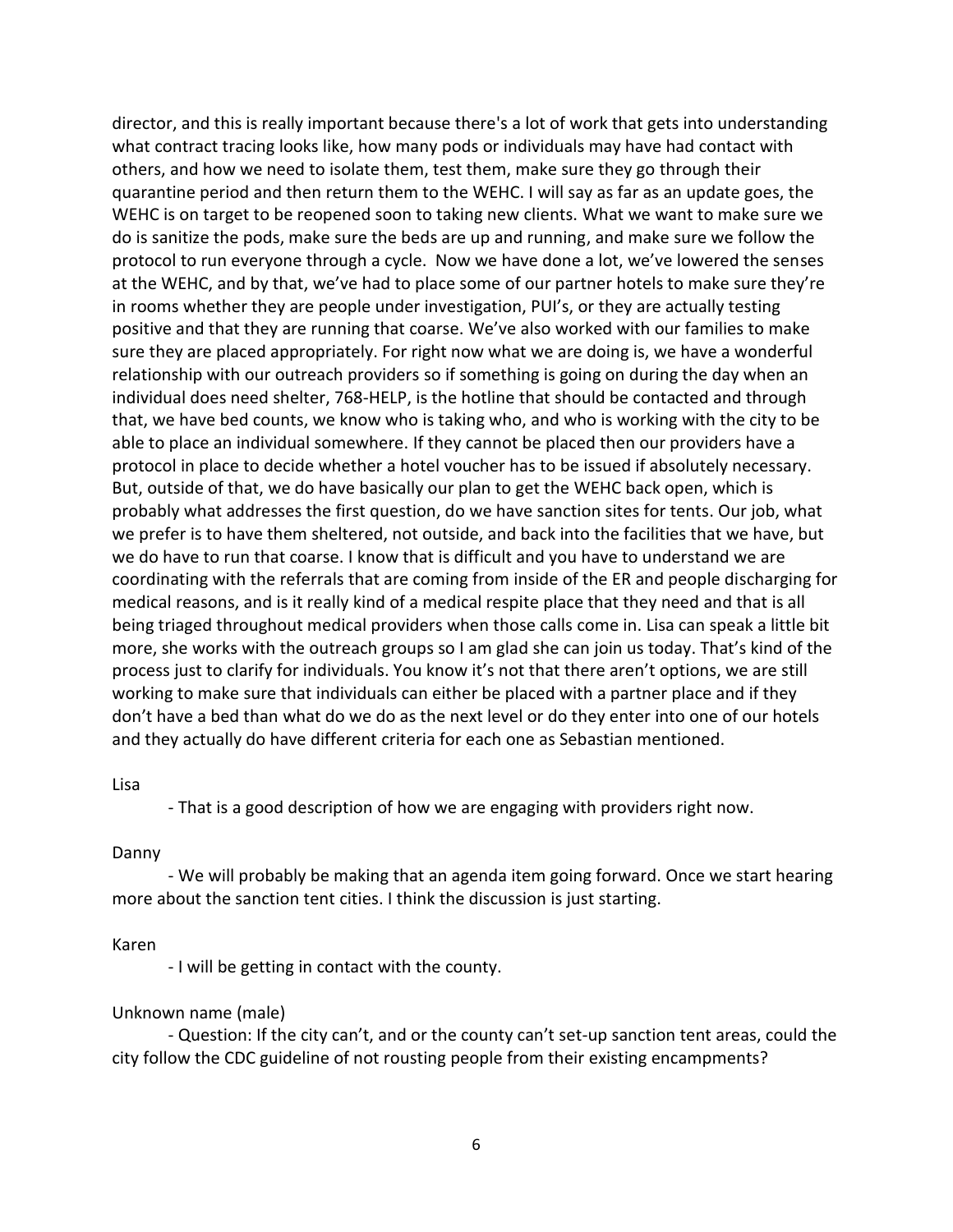Lisa Huval

- Answer: First of all let me say I did come in at the tail end of the comments made about encampments. I do want to support what Sebastian is saying about sanctioned encampments. I think it's always a matter of how we are investing in limited resources. What we've learned in talking with other folks who have done sanctioned encampments is probably the largest encampment you would want to do is about fifty people; we've got about 500 folks plus sleeping outside on any given night. We would be setting up about ten sanctioned encampments across the city to meet the full need. That's a pretty big undertaking; that would consume a lot of resources and staff time and at the end of the day we would have not housed a single person. We are really focused on how we can get folks into supportive housing whether that is rapid rehousing or permanent supportive housing and that includes really working with our street outreach providers across the city to do a better job coordinating our street outreach services so were more effectively engaging people in getting them into housing. So that is our position at this time on sanctioned encampments. The CDC has come out with guidance for local communities on how to help folks that are unsheltered during COVID. One of the things that they encourage in communities is to consider is letting folks in an encampment stay in their encampment. I will say that we have considered that but we don't feel like that response makes sense for our community and I think instead of letting encampments establish and grow and perhaps create other serious public health issues that they will need to be addressed, we have been focused on building a much more complexed and sophisticated system of care for people experiencing homelessness to help protect them from COVID-19. For the last six months that system has been effective in preventing a large outbreak of COVID-19 among those experiencing homelessness. Of course, that has changed in the last couple of weeks. But that system of care has allowed us to react quickly to the outbreak and prevented it from being worse than it could have been. That system and care do in fact incorporate many of the recommendations in the CDC guidance about engaging people on the streets providing hygiene products to help people stay safe working with medical providers building in the system screening and testing in isolation for shelter and others who work with people experiencing homelessness.

#### David Correia

- Question: I was reading through some of the minutes from previous meetings and I noted in January of last year Danny you were talking about the pattern of criminal trespassing citations that police were giving to unsheltered folks and you pointed out the problem this created because a lot of people, of course, can't resolve those and find those escalating into bench warrants and that's not going away. That happens daily; we talk to folks on the street weekly. I don't think I have talked to a single person who is unsheltered on the street that doesn't have a criminal trespass warning or bench warrant. I have also talked to a lot of folks on the street who have very troubling interactions and encounters with Sebastian who is understood by folks on the street that he is a police officer. Very few people know that he is a support outreach worker and very few tell us that he tries to connect them to services. I'm sure that Sebastian does that when he can but this pattern that you identified yourself Mr. Whatley over a year and a half ago continues and I wonder, I mean if you're not gonna provide and any permanent or semi-permanent opportunities for people in encampments and rather continue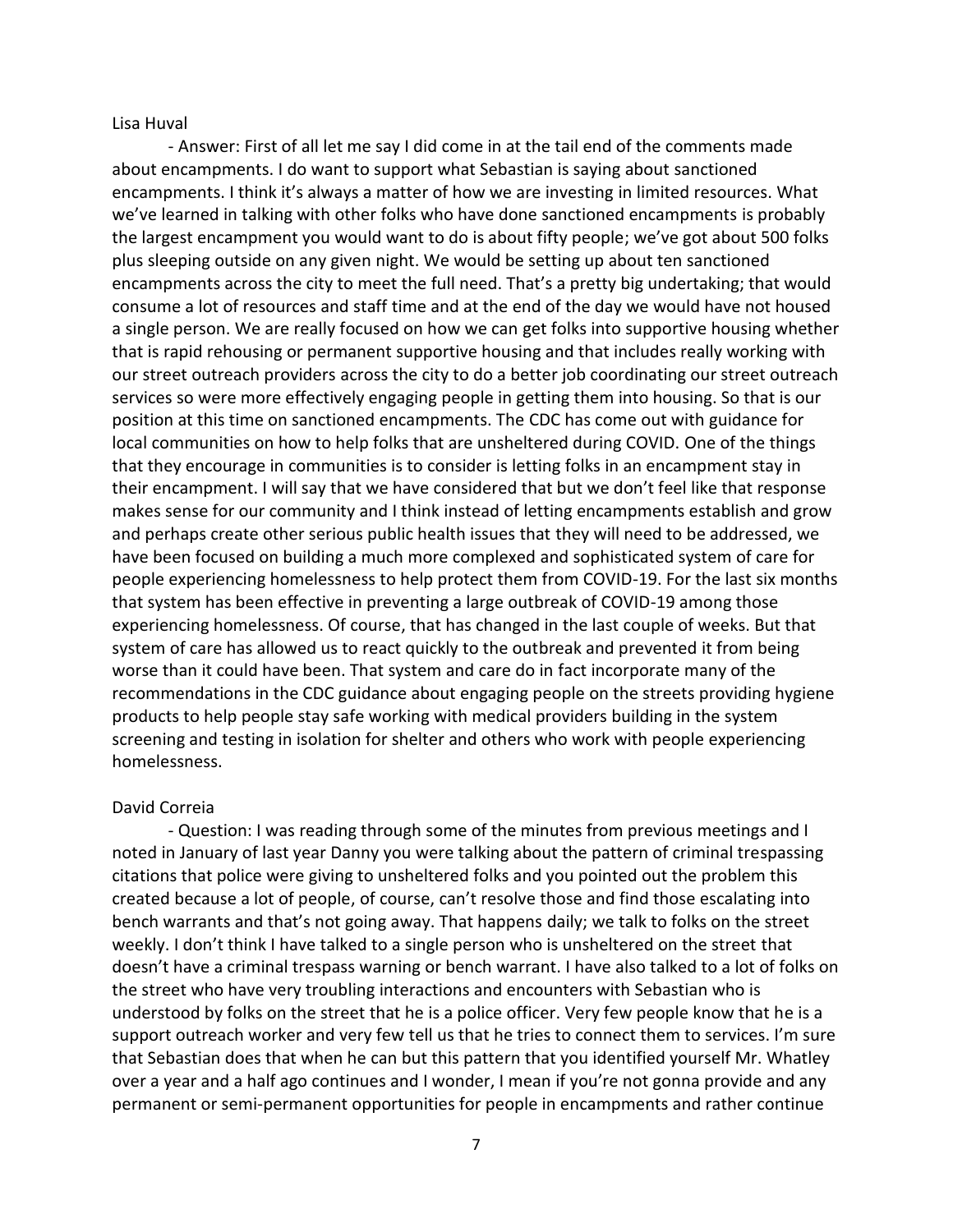to criminalize people for their status rather than ask; this just strikes me as pretty heartless, pretty heartless policy. This idea that somehow it's better to continue to roust people every day and force them to move so that large encampments don't establish; it doesn't protect them. It is certainly just about protecting local businesses and residents who complain and not the people who are the most vulnerable and marginalized living on the street. Is there some way that this pattern of criminalization and enforcement could change so that, by the way, I just want to point out that I read a criminal trespass citation of a man who had a shoplifting arrest for a dollar fifty turn into a bench warrant and then Sebastian and an APD officer roust him and then he ran and they sent a helicopter and two cruisers after him. So this is a waste of money a waste of resources. This person was hardly a threat to the community and instead of helping folks, we are criminalizing them. Could Sebastian or somebody explain to me why a pattern that you identified a year ago as really troubling and alarming has intensified?

#### Danny

- Answer: APD especially in the downtown area has changed the way they interact with those that are sleeping or whatever. It is indeed more of a wellness check not a lot of records checks to determine if someone has a warrant; they're just determining their well-being. They have a Commander last month to speak to that new policy, new direction. I think some changes are being made; there is certainly a lot more street outreach going on with the COVID and those are supplying a lot more resources than have been in the past. There is a bright spot to COVID as far as the resources that are being put up.

#### Lisa

- Sebastian does not issue citations; he does work within Family and Community Services so his role where he can is to be an outreach provider in terms of connecting people to services and coordinating with outreach providers to connect people to resources and then to follow-up to make sure folks have moved on and to engage APD if necessary.

#### David Correia

- We have read seven or eight criminal trespass citations filed by Albuquerque Police Officers in the court that specifically mention Sebastian by name and say that he is the one who helps identify them with them, persons who they need to check for warrants. They mention him by name by multiple officers in criminal trespass citations.

### Lt. Matt Dietzel

- My Unit that is relatively small, does not do enforcement action. The field officers do have a duty to the public to respond to calls for service and I will present this as a kind of hypothetical situation, You're a Patrol Officer in the Police Department, you get dispatched to a call to go check on something, a business owner is the caller and the caller basically says, I want this person off my property. You get there and you contact the person that is called upon and you tell them you gotta take off the business owner does not want you here, this is private property. That person says, "no, screw you, I am not leaving." What do you do then? Do you ask again? I would hope you do. Do you talk to them? I would hope you would. But at some point, the police officer has to take enforcement action based on the situation they're presented with.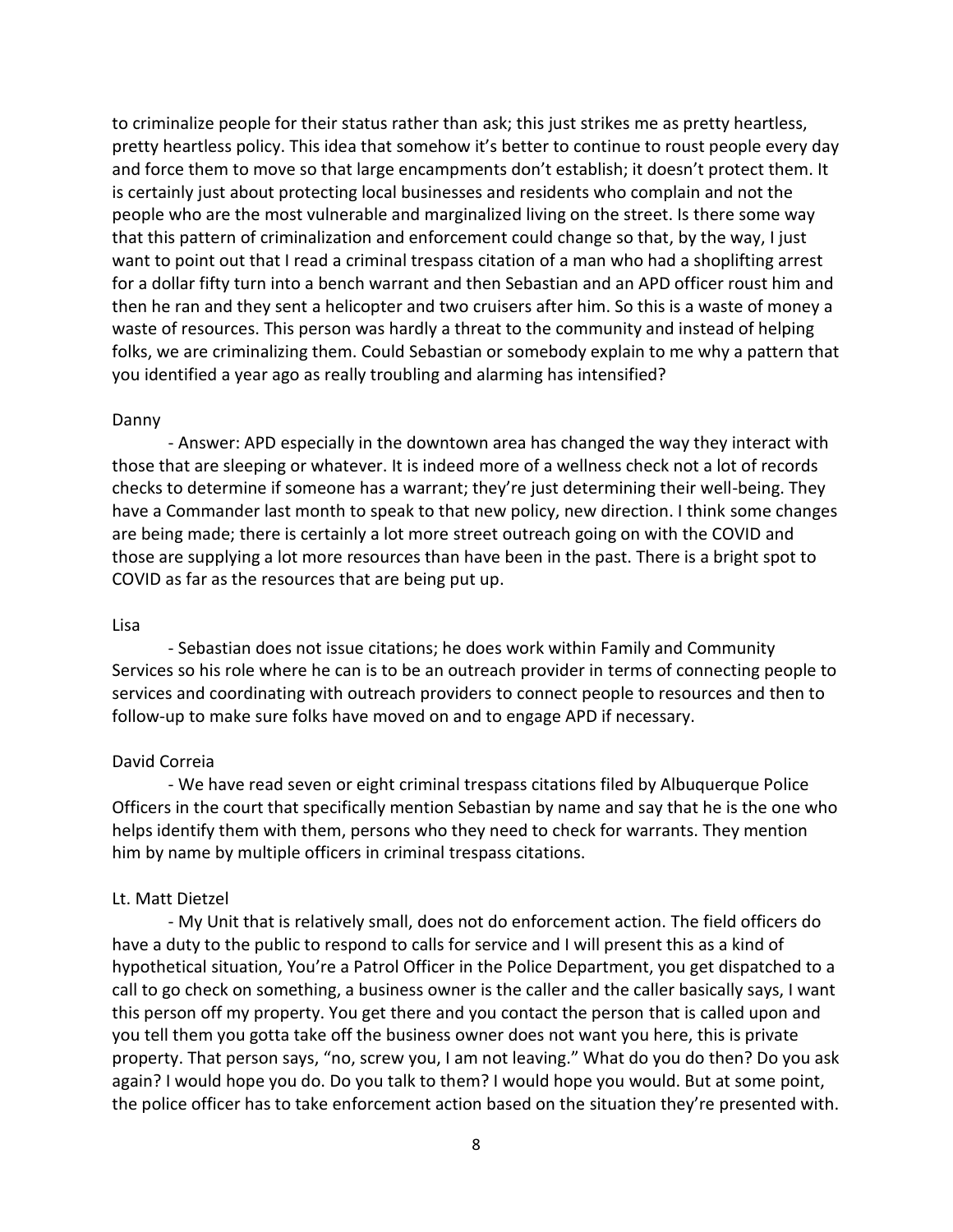So yes, APD is going to issue criminal trespass citations, yes, we are going to issue notifications; we are a law enforcement agency. Let's say that officer does not want to give that citation, doesn't want to do anything so they leave. Now that business owner is going to call on that officer and send that case potentially to the Civilian Police Oversight Agency, and now that officer has to go into that agency and have the entire call looked at for any type of policy violation.

## **Albuquerque Community Safety Department Update, Mariela Ruiz-Angel**

Mariela Ruiz

- I am here to talk a little bit about the new department that we are probably going to revisit the name but for the purpose of continuity, we'll call it ACS. We have made some adjustments to the budget. The last time I presented at the time the proposal for the budget was 7.5., with probably about 99% of transfers from different departments. Since then there's been a decrease and some of the transfers that were originally going to come over are no longer going to be looked at, at least in the large numbers. The individuals that were doing parking enforcement and the crossguards will stay in DMD. What that does is bring down that budget number. What we ended-up after everything was probably a little less than about three mils. is what we'll end up coming out. Additionally, we are still potentially through negotiation with everybody that needs to be involved. We'll be moving over the COAST positions, three fulltime employees from the Family Community and a mental health person I think is coming from Family and Community, our homeless encampment team, and then there will be a group of guiding group or a planning steering committee that will be made of internal departments as well as somebody from the state and somebody from the county and additionally, potentially, we're going to bringing in stakeholders from the community who want to help in that planning. Once we have a plan some additional funding will be potentially released in the new year to help us hire some additional folks. We know we wanted to have something much larger but in talking to cities a lot of people are scaling back and realizing that this is going to take time. We're on the right track; I think the city council and the city are really doing everything they can to make this the right type of department. Amendments are a public record that can be found online under "New Department" not ACS.

Lisa Chaves (COAST)

- Currently, Sebastian and Celina will call COAST members.

- Question: Where will the referrals come from for the ACS? Will APD be a big part of that, will Sebastian and Celina be a big part of that, or will it be the store owners, the community?

# Mariela

- Answer: All of the above. The idea is that ACS is responding to very specifically calls around those homeless issues, mental health, and behavioral health. It could be co-responses, it could be individually. We want to collaborate with all those individuals, but nothing has been solidified by an SOP or anything like that.

Lisa Chavez

- Fridays there is an outreach.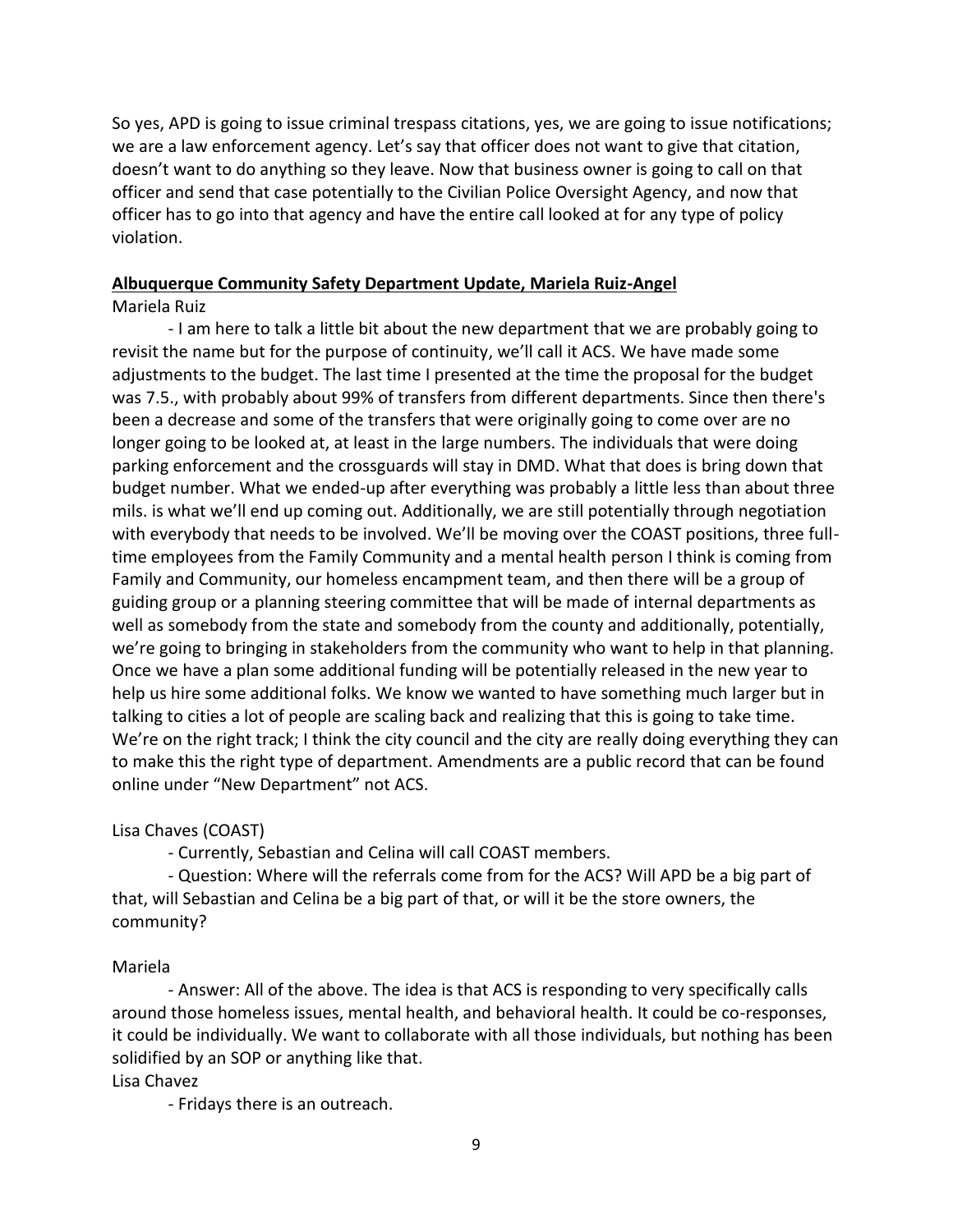- Come see how it is encountered; we do offer resources.

- Sebastian, Celina, and First Nations are out there to offer services.

- Some parks you have to be careful where you step; there is a health risk due to stepping on needles, or where someone had urinated or defecated.

### Mark Leclair

- During an outreach the first thing encounter when pulling up to the park is a female overdosing. We immediately grabbed Narcan and with the help and quick response from Sebastian and Hopeworks we were able to save her life.

- Sebastian and Hopeworks do make a difference and are very crucial to the city and the police department.

## Wendy

- Some communities have public facilities; the facilities put in place to support these concerns of public feces are closed because it becomes a place for prostitution and sex work began occurring.

### Jeff Jones

- I just want to underscore the close work that COAST does with the Crisis Intervention Unit.

- I need them in many cases to help me help consumers to help people in need; their expertise in guiding people through Social Security barriers and DD Waiver barriers. They know things I do not know.

- I hope there is no distance between COAST and CIU in the case of ACS; we need COAST.

## Mariela

- I assure you that ACS will be working closely with CIU, MCT and the list goes on.

- With this new department, one of the bills that were also passed is that we are going to put \$500,000 towards helping the individual who is coming in or who want to go back to school.

- The work is not going to change so much, the partnership is still there.

- We will be working closely with AFR, APD, and DMD.

Rosa Gallegos-Samora

- Question: COAST, homeless encampment team, internal departments are moving over, and who else?

## Mariela

- Answer: Four total mental health, Family, and Community individuals, some of those might be vacant or being utilized.

- (Here is where zoom froze again for about 30 seconds of recording)

- About eleven employees in total.

- We're going to test a couple of call types and see how it works with new folks.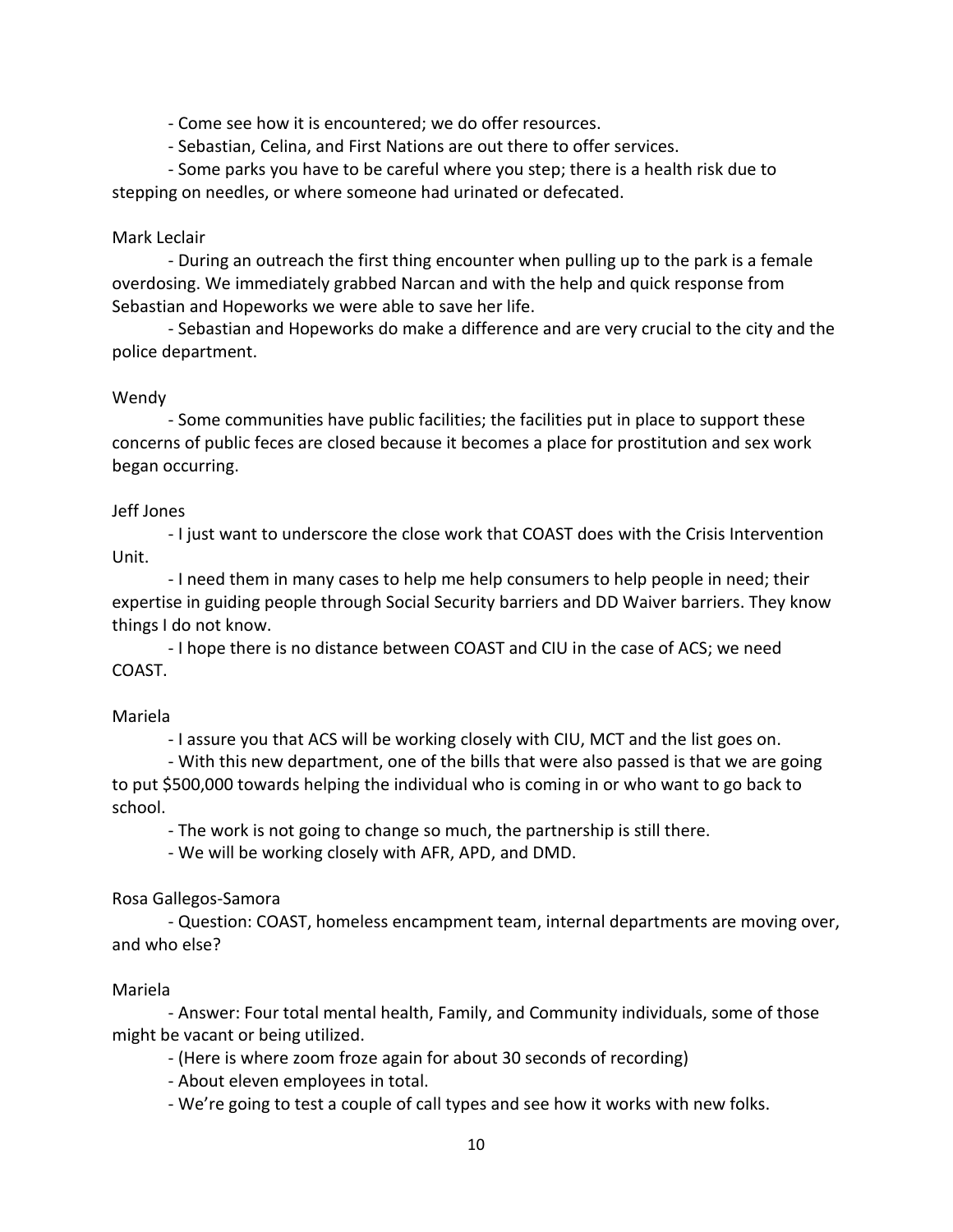Rosa Gallegos-Samora

- Question: Whos is going to be doing the training and what is it based off? Mariela

- Answer: We don't know yet, I am big on training and it needs to be from an internal perspective. We have great training internal; we got experts and partners who do this work who we can learn from and work more closely with.

Rosa Gallegos-Samora

- Question: Nationwide?

- Question 2: Are there any changes to the dispatch process?

Mariela

- Answer: No, we have local folks; I am open to nationwide

- Answer 2: That is being discussed right now, and there will be some potential changes to ten codes and how people get dispatched.

### Danny

- Policies and Training have to be in place before you make too many moves forward.

- City Attorneys already said MHRAC will be involved with ACS policies and training.

## Lisa Chavez "Mary" (COAST)

- Being one of the individuals who will be a perspective transfer, will our relationship be one that has dealt with this situation, not just by phone but have been out there, not by someone who knows the mayor, someone with the experience who has dealt with this population? It is not an easy task that we will be taking on.

### Mariela

- We've made recommendations; at the end of the day, the administration makes that decision.

## Rob Nelson (COAST)

- Question: What is the thought behind moving us, why can't we stay with APD and work in conjunction and collaboration with ACS?

### Mariela

- Answer: I think there is a lot of factors that play into this, and I think we want to be able to use those positions at full capacity and right now I think we have a lot of vacant positions and I don't think that is any body's fault other than we have been in this weird pause. We have potentially discussed letting the two positions in COAST stay under APD and bringing the other three over depending on what is happening in December. It's up to the administration on how those decisions are made also the city counselors who have been involved in those decisions.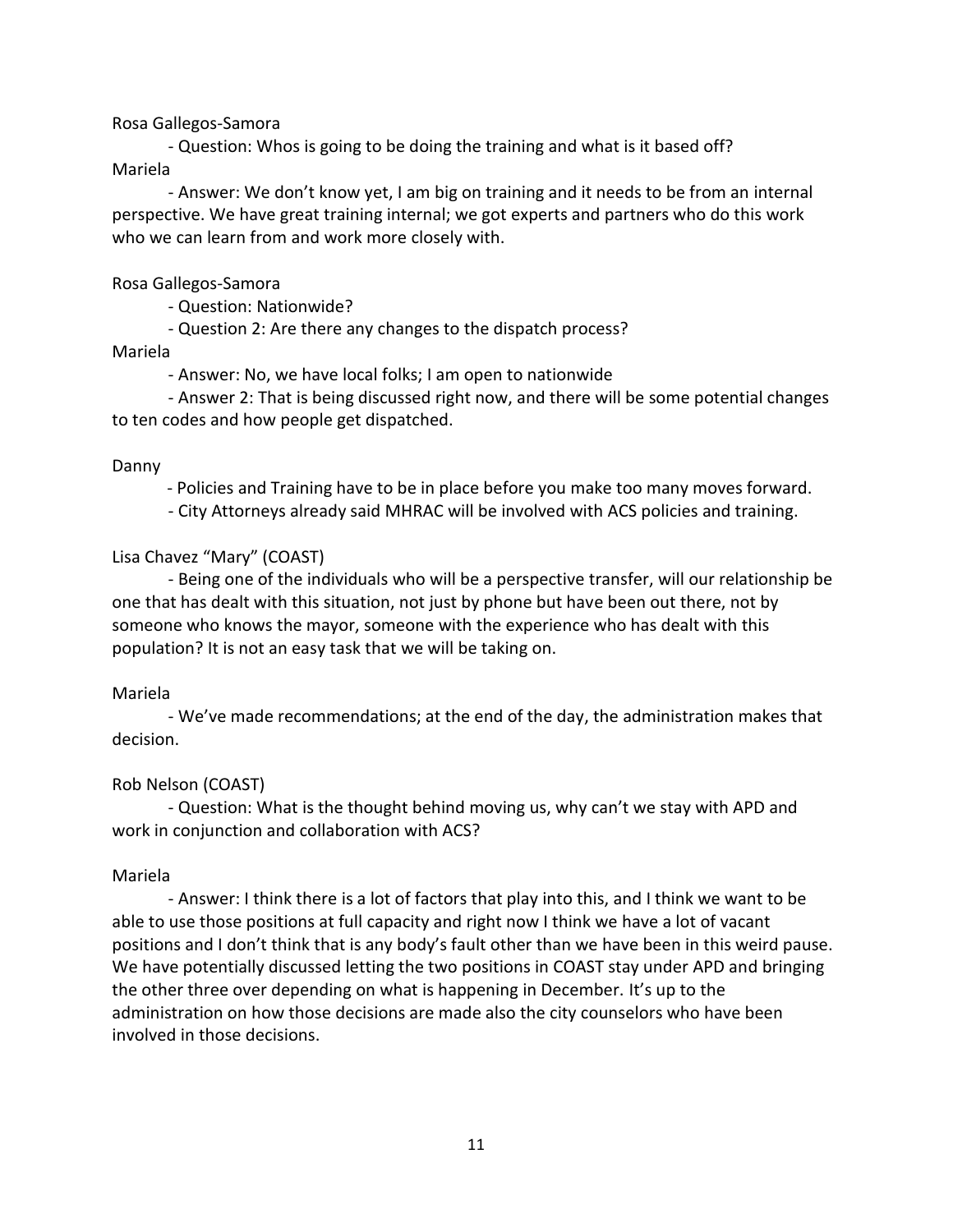### Sgt.Mark Landavazo

- COAST is instrumental to the success of CIU; the great hearts and the great minds that really complete well to what the detectives do. I ve voiced in the past, one of my concerns is, I don't want to ruin what is working to try something else out.

#### Mariela

- Question for COAST (Rob and Lisa): Are you working at the hotel for COVID-19? I am just curious to find out how much time you guys are giving? I want to understand the gap in services.

(Lost zoom connection here)

#### Lisa Chavez

- The referrals from the detectives and officers which entail senior citizens many of who would have died if we weren't there to refer homecare/healthcare services because APS isn't going into the homes, but officers are. Some other cases entail homeless who need to get back to their state which we seek resources and to put individuals who need respite care in hotels. I feel like APD is being punished by taking away the successes that help them. COAST works closely with APD.

#### Lawrence Kronen

- As I understand it, even with the reassignment those areas of communication will still be open with APD. Areas of referrals will still be open.

#### Lisa Chavez

- We would be going to calls that don't require a detective or an officer and right now some calls are unpredictable.

#### Sgt. Landavazo

- Those resources will still be available. CIU will still take on the cases that have violence or propensity for violence because they are law enforcement. ACS will probably take lowerlevel non-violent, non-propensity for violence cases. We're working on it.

#### Lisa Chavez

- Question: How do you set up an appointment for something that is happening right then and there, and there's no officers or detectives available?

#### Danny

- Let's open up the conversation a little bit folks; does anyone else have a question or comment?

### Rob Nelson

- COAST carries a caseload as case managers, and that if we move over to ACS that will go away. So the low-level cases, who is going to do those? Right now, I carry 15 to 20 people on my caseload. If I switch over to the new department I don't know how I will be able to assist the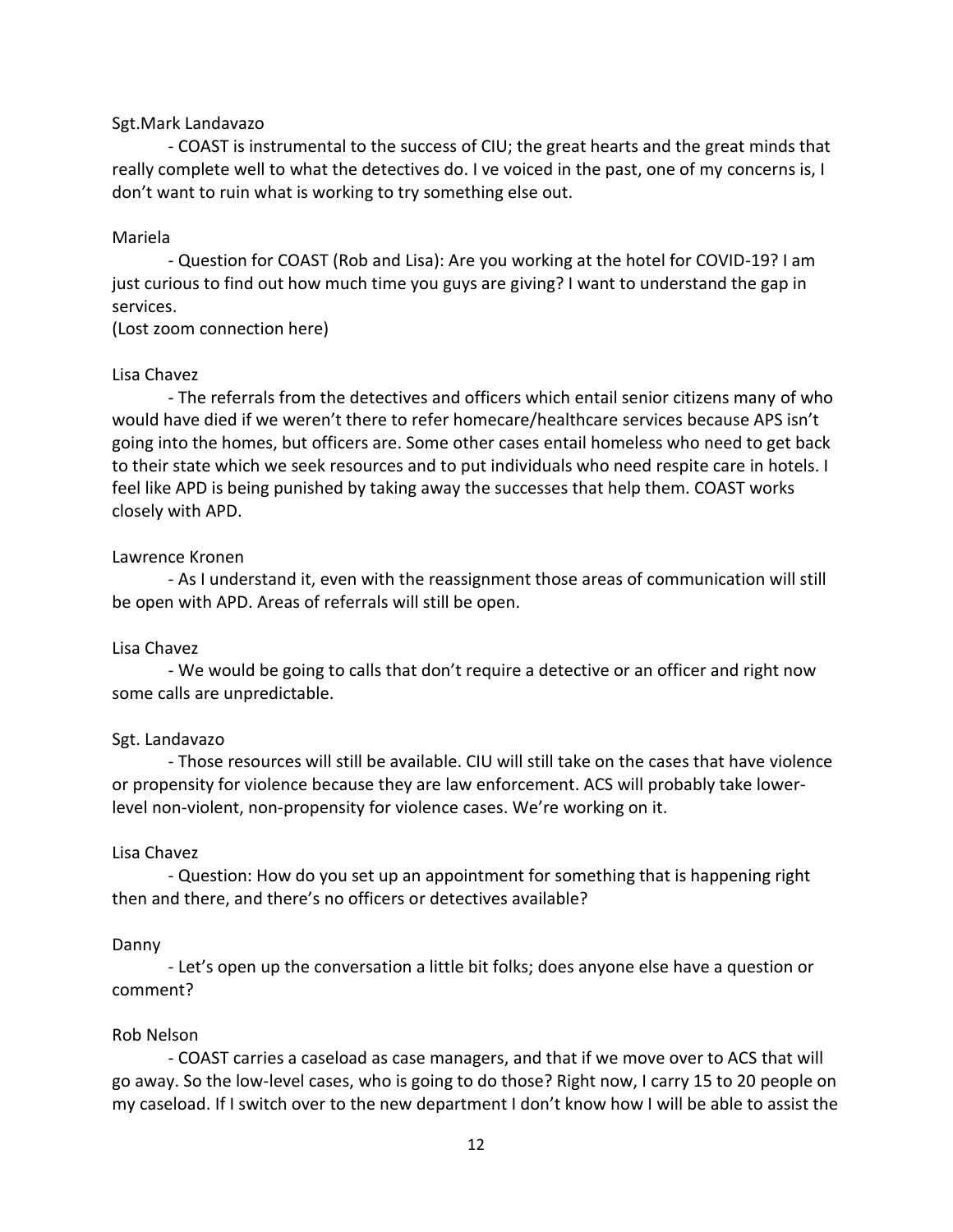officers on their calls and do my new duties with the new position. I won't be able to do background checks. There are things that APD provides me that makes me more successful that he is not sure the new department can provide.

Nils Rosenbaum

(Mic was distorted I could not understand what was being said)

# **New Shelter Update by Quinn Donnay, Family and Community Services**

Quinn

- There's not much different than the last meeting

- Homeless coordinating council committee process in chugging along.

- All of the committees, Coordinated Street Outreach, Affordable Housing, Used Housing, Homeless Service System, and Facilities, committees were tasked with identifying needs and gaps within our system here in Albuquerque and then identifying high impact strategies that go along with needs and gaps. Each committee did that.

- Last Tuesday at the Homeless Coordinating Council meeting; what was presented, "The Coordinating Housing and Services FrameWork Draft" document. Everybody's committee strategies and gaps were all consolidated into one document.

- The next Homeless Coordinating Council meeting on Tuesday council members will not necessarily approve it but will give the blessing to move forward; the document is alive.

- Working on a process for public comment for this document. We want the ability for folks to provide input.

# Brie Sillery, NMCEH

- Question: What happens to the document as it is moving forward and how are decisions being made about the suggestions that are inside the document in terms of what is going to be ideal?

# Quinn

-Answer: The process for the Homeless Coordinating Council (HCC) is going to be that one of prioritization. The HCC, they're going to react, and then they are going to go to their various bodies, whether is County Commissions, City Council, the Board of Regents, and they're going to also have their conversations around priority. I don't know what will happen next.

## Lisa Huval

-Answer 2: When the HCC meets again we don't want to say they are going to formally adopt this document. The HCC will give it their blessing for the committees to proceed with implementing these strategies.

## Danny

- Some of the neighborhood association had some of the same concerns.
- Make sure to include neighborhood associations.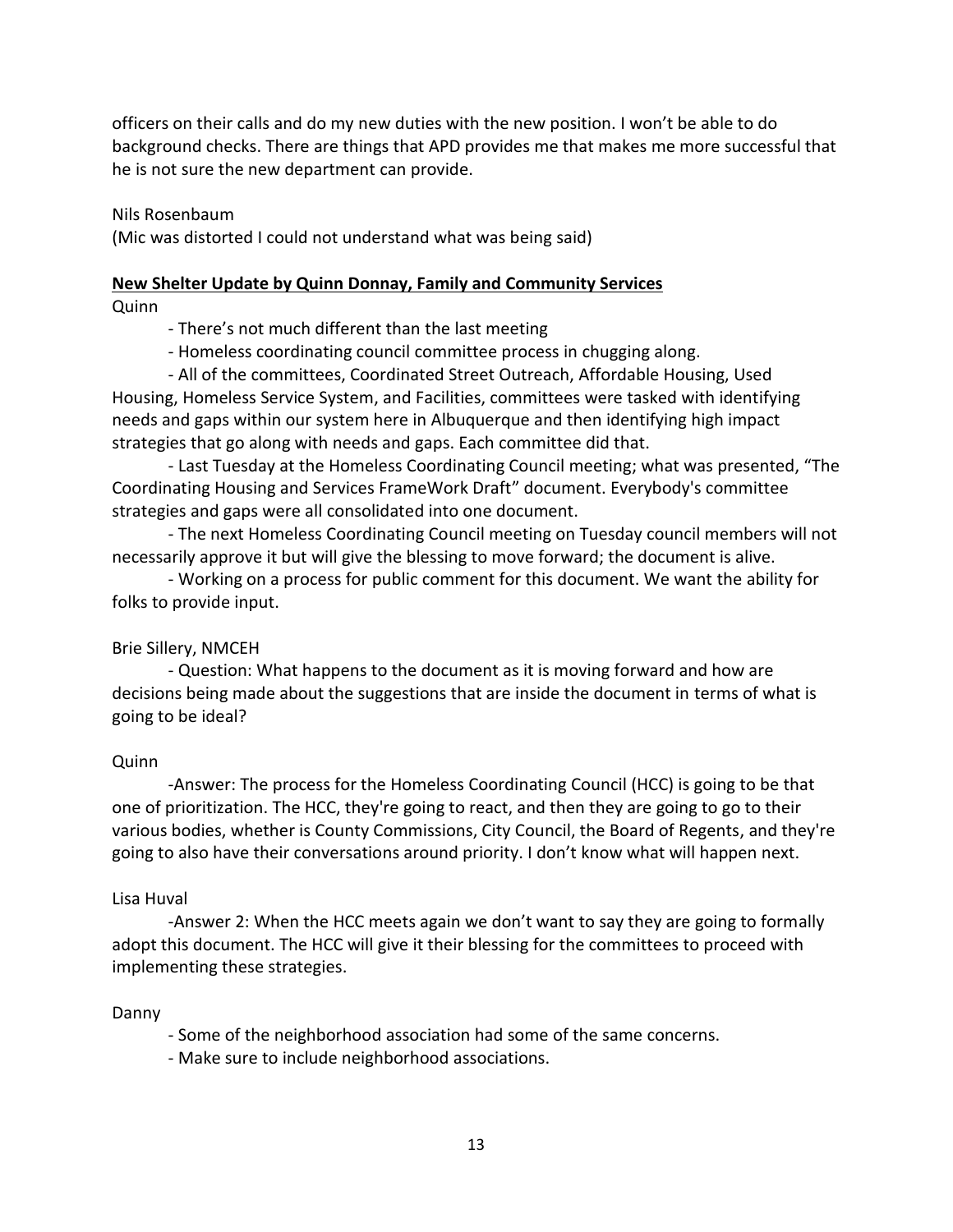### Quinn

- We have neighborhood association representation on the services committee.

Brie

- Want to make sure that all of the decisions that are being made that as a continuum of care that we will be included in that process.

- Quinn sits on the Continuum of Care (COC) Board, so we do have some representation there.

Lisa Huval

- On these committees, we do have many organizations that are a part of Continuum of Care represented, including the Homelessness Service System and the Affordable Housing Committee. The City is the lead entity for the Continuum of Care.

## **COVID Outbreaks discussion MHRAC Board**

Maxwell Kauffman

- Question: What is happening at MDC? Are we still facing the issues of officers when they try to book people are they being turned away? And, when those people are experiencing a behavioral health crisis, there's a gap there, what can we do to figure out the intervention at that point? Or, are we finding that MDC is so overburdened that they might not be able to disperse treatment to a large number of people so when they are released they are without an aftercare plan? Should we come up with an intervention strategy or what can we do to try and fill those gaps?

## Matt Tinney

- Answer: It depends on the crisis. If someone is very disorganized and is experiencing psychosis and are kind of withdrawn and not speaking, the jail will not take them; they tell us to take them to the hospital. The hospital will just release them right away due to them not communicating.

- We've in the middle of a tack plan; APD is not supposed to be arrested for a misdemeanor, including misdemeanor warrants unless it's for DWI or Domestic Violence related because of the outbreaks at court. If someone is showing symptoms we have to take the to MDC, MDC waits till everyone is gone; then they clean and disinfect and take the one person in and they disinfect the whole area again before they accept more.

## Maxwell

- It would be helpful to hear from MDC regarding their current policy and procedures. Matt Tinney

- MDC is taking a hands-off approach lately. MDC is having police officers do things they have never had to do before, like dress out people who are being taken there and having officers do follow-up health care when originally they would do it, so there have been some changes.

- Deputy Chief Smathers works with MDC on that so issues get brought up there.

- Officers mainly working with Prisoner Transport Unit (PTU)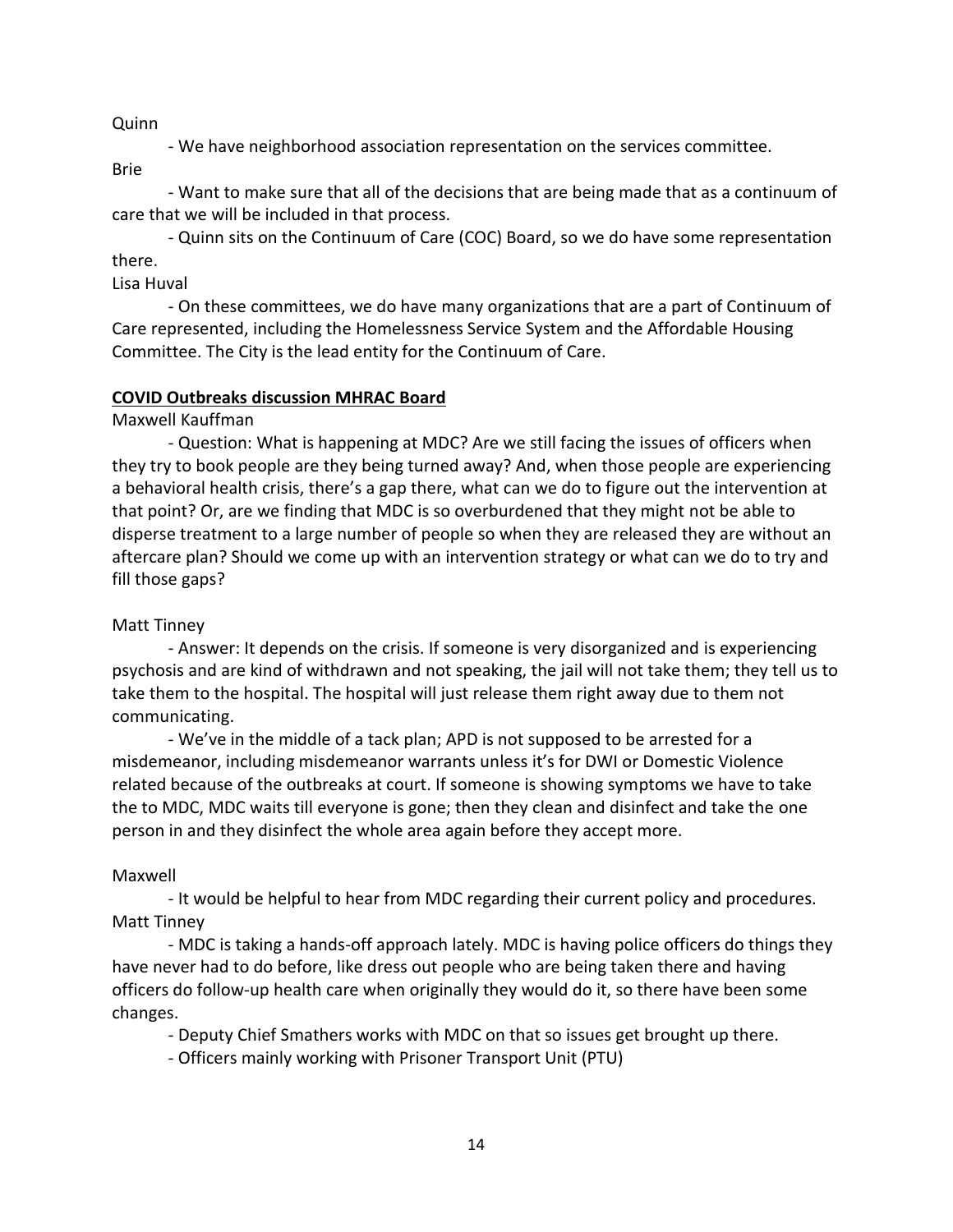## Lisa "Mary" Chavez

- Wondering why MDC is not involved in these meetings, they are an acute part, especially during COVID?

### Danny

- MDC is not a part of CASA. MHRAC is a public meeting so MDC can attend and they can be put on the agenda.

## David Ley

- MHRAC may be a convenient place to discuss these issues but I am not sure it is going to be an effective place to discuss these issues. MHRAC is intended to be focused on addressing issues around the CASA.

## Lisa Huval

- Westside Emergency Housing Center is still closed to new residence due to the outbreak of COVID that we are responding to at the shelter but we are working very hard at Family Community Services with our community partners to be able to accept new residence again very soon, hopefully in the next few days. We will be announcing that publically when it reopens making sure to get the word out.

## Gilbert Ramirez

- I sit on the CJCC, so I am happy to bring this to their attention. Individuals can attend that. The county is present and they do give a status on what is happening at MDC and the status of the RRC; it's all tied in, and we have APD at the table there and our city legal. But I am happy to bring concerns.

# **MHRAC Bylaws discussion—Matt Dietzel/MHRAC Board**

Danny

- You should have received a copy; the last bylaws were amended on November, the 15th, of 2016.

# Lt. Matt Dietzel

- At some point, the CASA is going to end, but not for a while; should we edit the bylaws now, or do we wait until the city starts drafting an ordinance kind of establishing MHRAC forever? Do we go down this road now or do we punt it off until the ordinance gets some traction? Civilian Police Councils (CPC) are going down that board right now in terms of getting an ordinance. I want to get an idea of what the Board thought of bylaws?

# Lindsay Van Meter

- I think it would be helpful for this group to think about who would be a good counselor.

- Worked on drafting the Ordinance.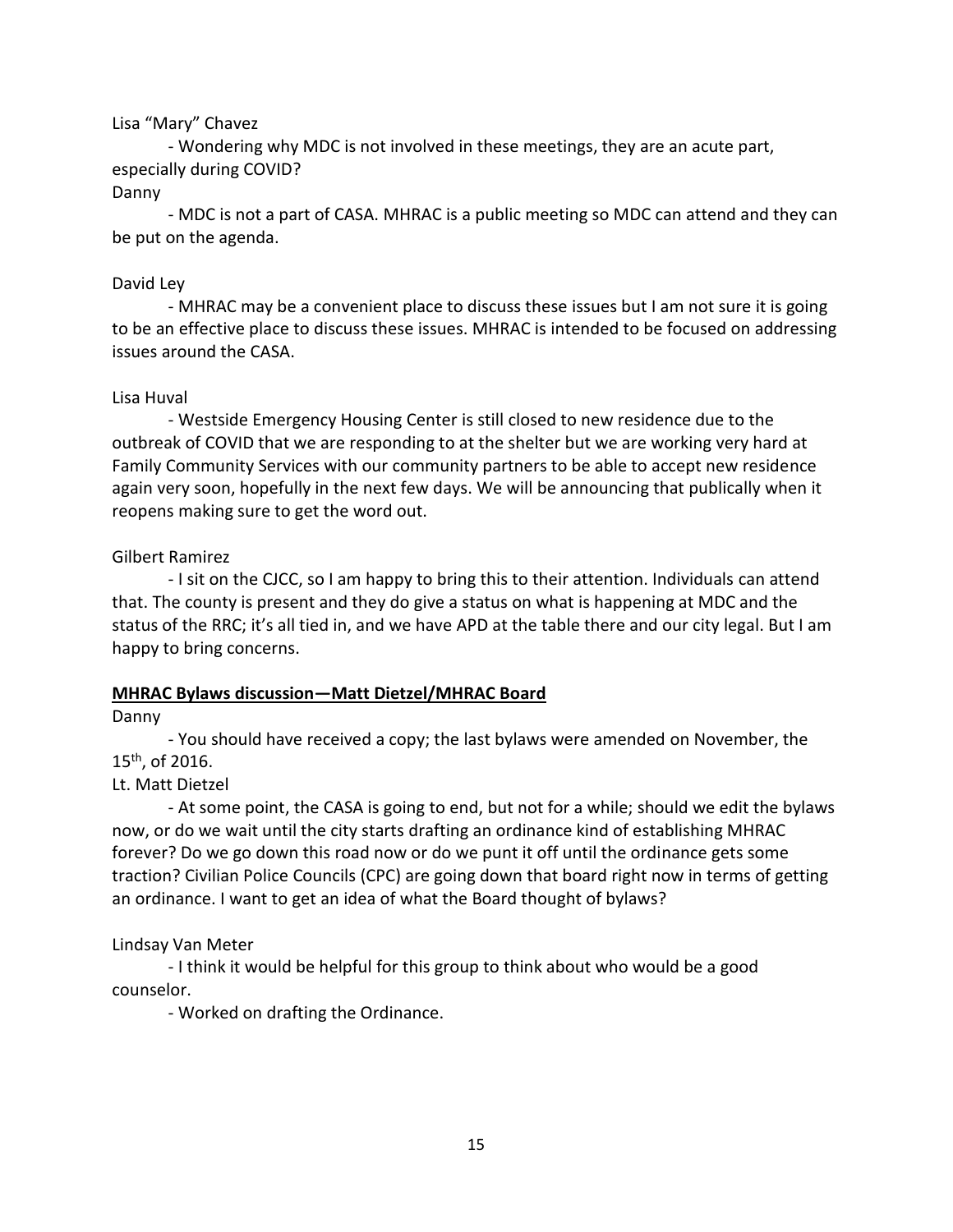### **Report and Update from CIU, APD and Dr. Rosenbaum**

Nils Rosenbaum

-Things are going well.

### Lt. Matt Dietzel

-Sgt. D. Dosol retired, she was a huge part of CIU and NAMI.

### **Report and Update from C.O.A.S.T**

### Rob Nelson

-Still temporarily reassigned to ACS, not really doing any work for them, just kind of standing by in case they do need us.

- Doing COAST light duty, we're working on cases, answering PO calls, and getting in touch with resources.

### Lisa "Mary" Chavez

-Busy day every day with our cases and new cases being assigned when officers and detectives need us with APD.

## Lawrence "Larry" Kronen

-Question: How many calls are we getting per day? Field calls?

### Rob Nelson

-Answer: We get calls for many different things. Can't really say how many calls per day, it varies on the day.

### Lisa "Mary" Chavez

-Calls, social security claims, Medicaid applications, benefits for the homeless, link individuals with home care, healthcare, work with a lot of veterans, the list goes on and on.

### **Report and Update from Sub-Committees**

David Ley

-We didn't have a meeting last month but we are meeting this coming Monday and I am sure we have a full agenda ahead of us.

## Paula Burton

-Reminder of end-of-year reports coming up in December.

Danny

-Rick and I do a cover letter for the end-of-year report that each sub-committee has to do and then that goes to the monitor and the judge.

## Lawrence Kronen

-Question: What policies and what training are you looking at in the sub-committee?